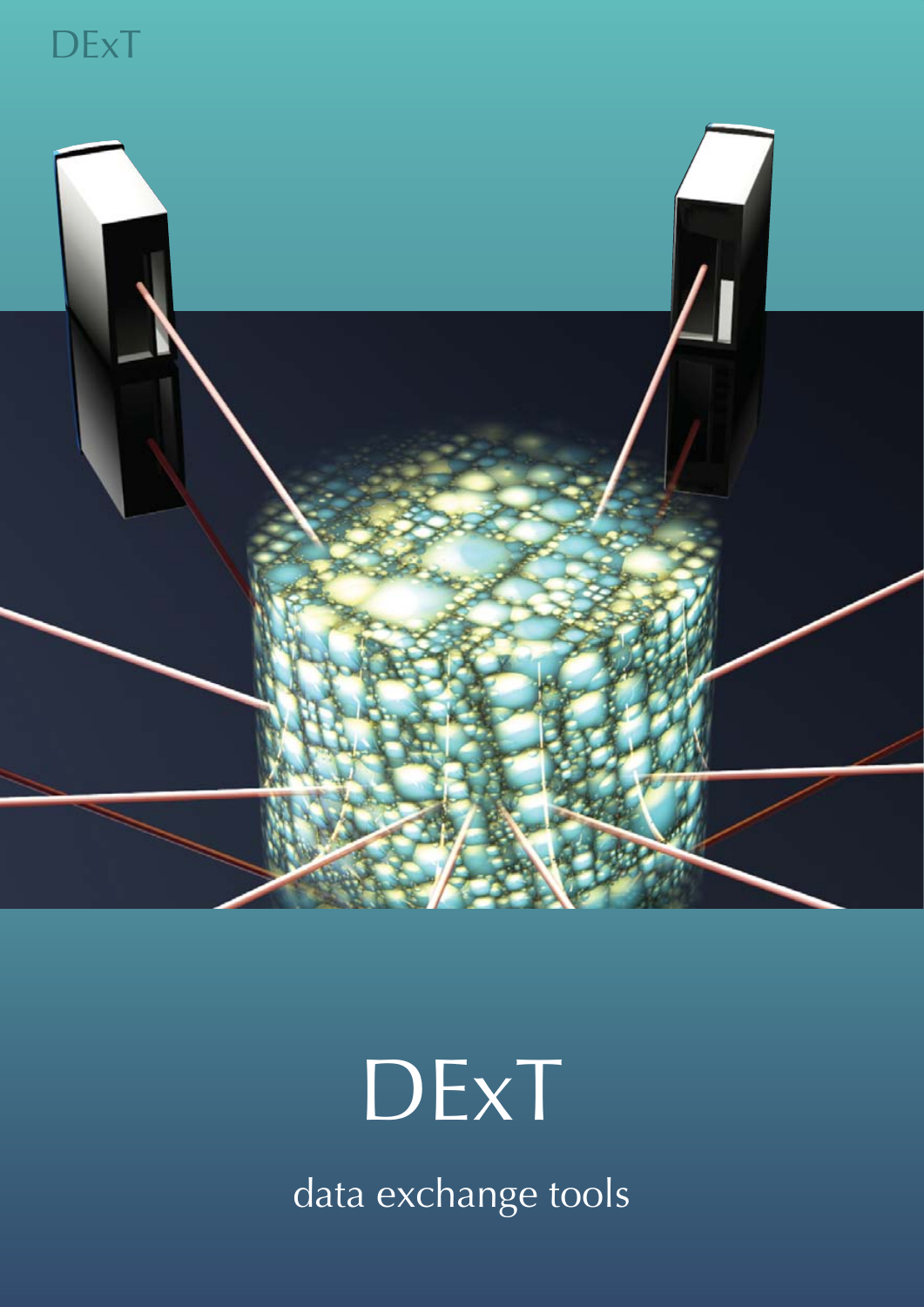## **DExT**

Data Exchange Tools (DExT) was funded under the JISC Capital Programme: Repositories and Preservation. The UK Data Archive (UKDA) based at the University of Essex led the project with major input from the Open Data Foundation (ODaF).

Data conversion and proprietary data entry and analysis are particularly important and problematic aspects of data management and curation. The DExT project provides support staff and researchers working with primary research data with a suite of tools that will improve data curation and preservation and increase data exchangeability.

The project was a proof of concept which developed, refined and tested models and data conversion tools for data exchange. Test data selected were from across the social sciences but these formats are typically found across all domains of primary research. The demonstrator project focused on SPSS, Stata and SAS for survey data and MS Word, RTF and Atlas-ti for qualitative data.

#### **AN OPEN EXCHANGE FORMAT FOR DATA**

A uniform format for richly encoding data is beneficial as it:

- ensures consistency of presentation and description of data
- enables flexible long-term preservation and re-use of metadata, data and annotation
- facilitates data interchange and sharing among dispersed collections and repositories
- facilitates the conversion of data to and from common statistical and qualitative data analysis packages
- supports the development of common web-based publishing tools
- enables more precise searching and browsing of archived data beyond the collection-level descriptive record

### **VALUE ADDED TO DATA DURING QUALITATIVE DATA ANALYSIS**

Relationships between study objects:

- audio recording
- transcript
- observation

Context and enrichment of the data and study:

- memos
- notes
- annotations
- outputs
- global context

Analytic products:

- codes
- classifications
- relationships
- linkages

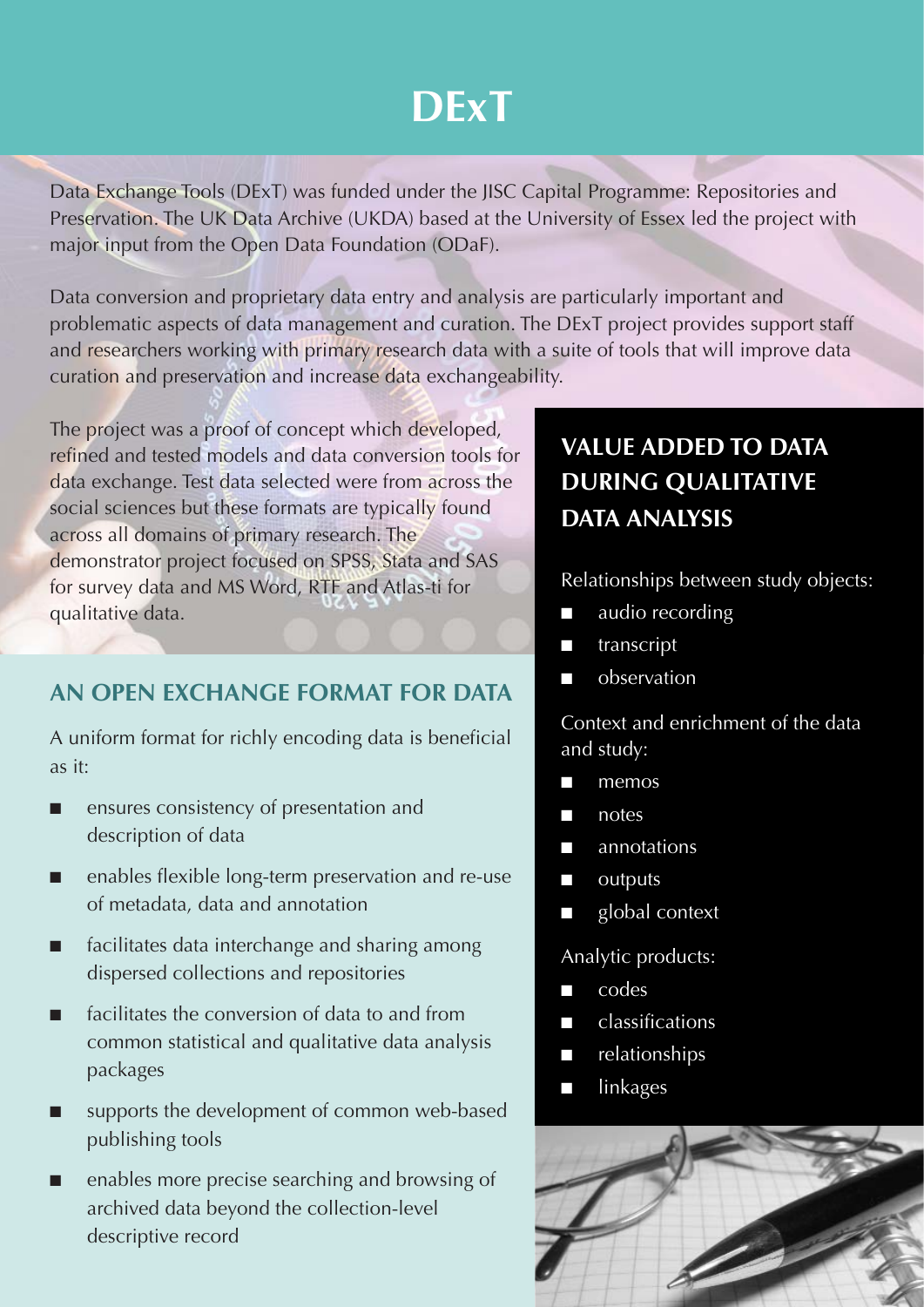

#### **WHICH XML SCHEMA?**

For qualitative data (raw and coded) there is currently no one metadata schema in use that suits the needs of an archive. The DExT project built on existing standards and constructed a new dedicated schema called QuDEx. This enables transformation from CAQDAS packages to an open format and can represent annotated textual and multimedia data.

QuDEx Version 3 is available for testing at: www.data-archive.ac.uk/dext/schema

The UKDA uses the Data Documentation Initiative (DDI) to describe and represent survey and other structured data.

www.icpsr.umich.edu/DDI/

This element of the project created a data conversion tool which allows users to 'import' data files created in any version of SPSS to a number of

formats, including DDI 2.0 and DDI 3.0 and then to 'export' these files to other formats which can be read by other major data analysis formats — Stata, SAS. These tools have been tested thoroughly to ensure that no data or metadata loss occurs during these transformations thus making them suitable for preservation purposes.

The Open Source DExT tool is designed so that it can be extended to allow conversion from other data formats.



DExT tools and other useful tools are freely downloadable from the Open Data Foundation web site: forge.opendatafoundation.org/gf/project/ukda\_dext/frs/